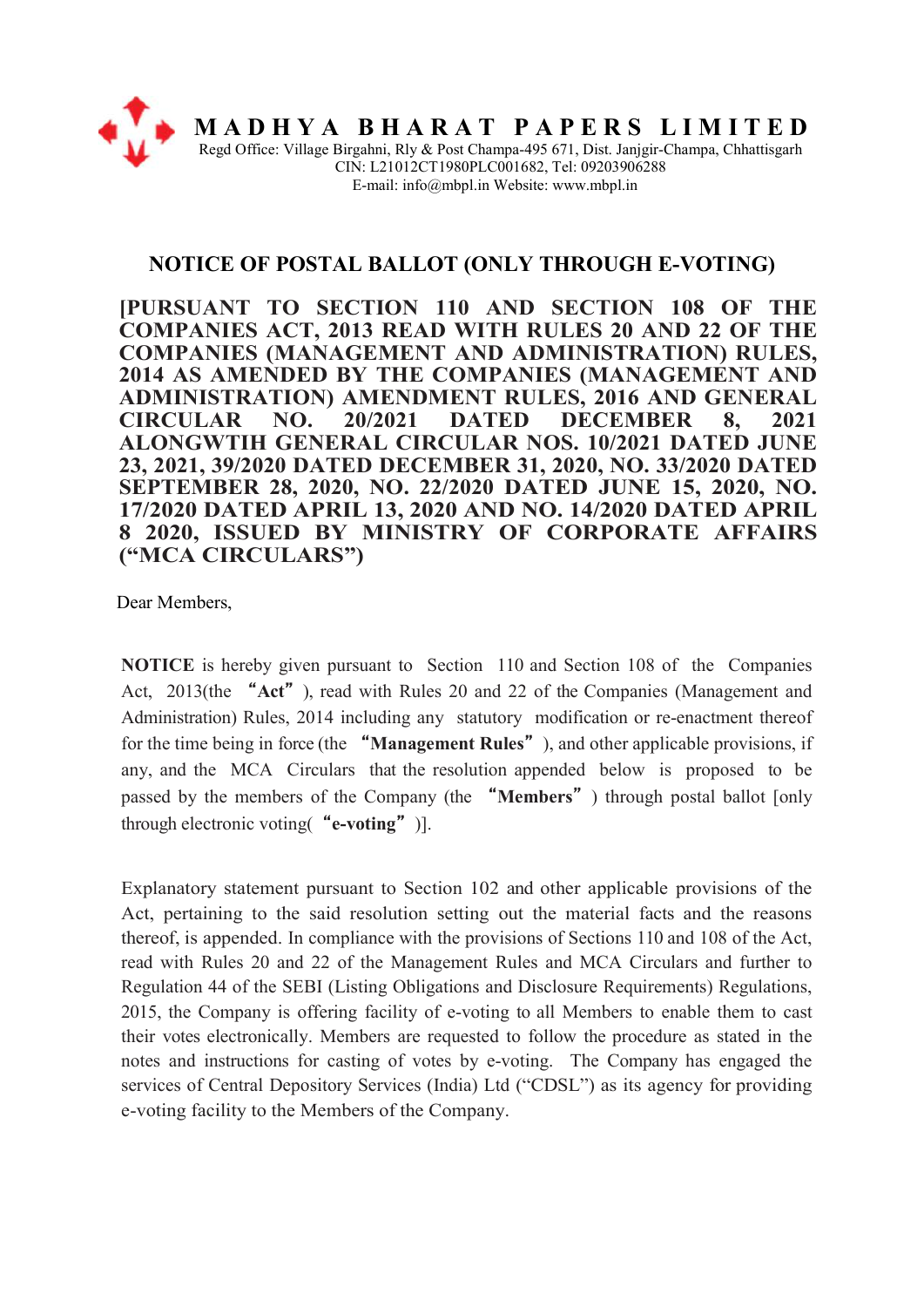Consent of the members is being sought for the resolution proposed as follows:

#### SPECIAL BUSINESS:

To consider and if thought fit, to pass the following resolution as a Special Resolution:

RESOLVED THAT pursuant to the provisions of Section 180(1)(a) of the Companies Act, 2013 ("the Act") read with the Companies (Management and Administration) Rules, 2014 ("the Rules"), and subject to other applicable provisions, if any, of the Act (including any statutory modification or re-enactment thereof for the time being in force) and the rules related thereto, the provisions of the Memorandum and Articles of Association of the Company and subject to all other approvals, consents and permissions being obtained from the appropriate authorities to the extent applicable and necessary and subject to such terms and conditions as may be imposed by them, if any, the consent of the Members of the Company be and is hereby accorded to the Board of Directors of the Company to sell, lease, transfer or in any other manner dispose-off any unused, scrapped, outdated, obsolete or others as decided otherwise, any plant and machinery, with / without its accessories or component, whether grounded or erected or lying otherwise on as an where basis, etc. situated at its factory located at Village Birgahni, Rly & P.O. Champa, Dist. Janjgir-Champa, Chhattisgarh-495671 to any individual, corporate or entity on such terms and conditions as the Board may consider fit and proper and beneficial for the Company as and when decided by them.

RESOLVED FURTHER THAT the Board be and is hereby authorised with an authority to authorize any other officer of the Company, to do and perform all such acts, deeds, matters and things, as may be necessary, including finalizing and varying the terms and conditions to such transaction including the method of sell, lease or transfer or disposal of such Plant & Machineries, its consideration amount and other terms in respect thereof, and also to sign and execute necessary documents, papers, applications, contracts, agreements and take all necessary steps as the Board may in its absolute discretion deem necessary, desirable or expedient to give effect to this resolution, and to settle any questions, difficulties or doubts that may arise in this regard and incidental thereto and also to do all the acts, deeds, matters and things as necessary thereto.

By Order of the Board

Komal Dhruv

Dated:  $22<sup>nd</sup>$  December, 2021 Company Secretary Place: Kolkata M No- A41850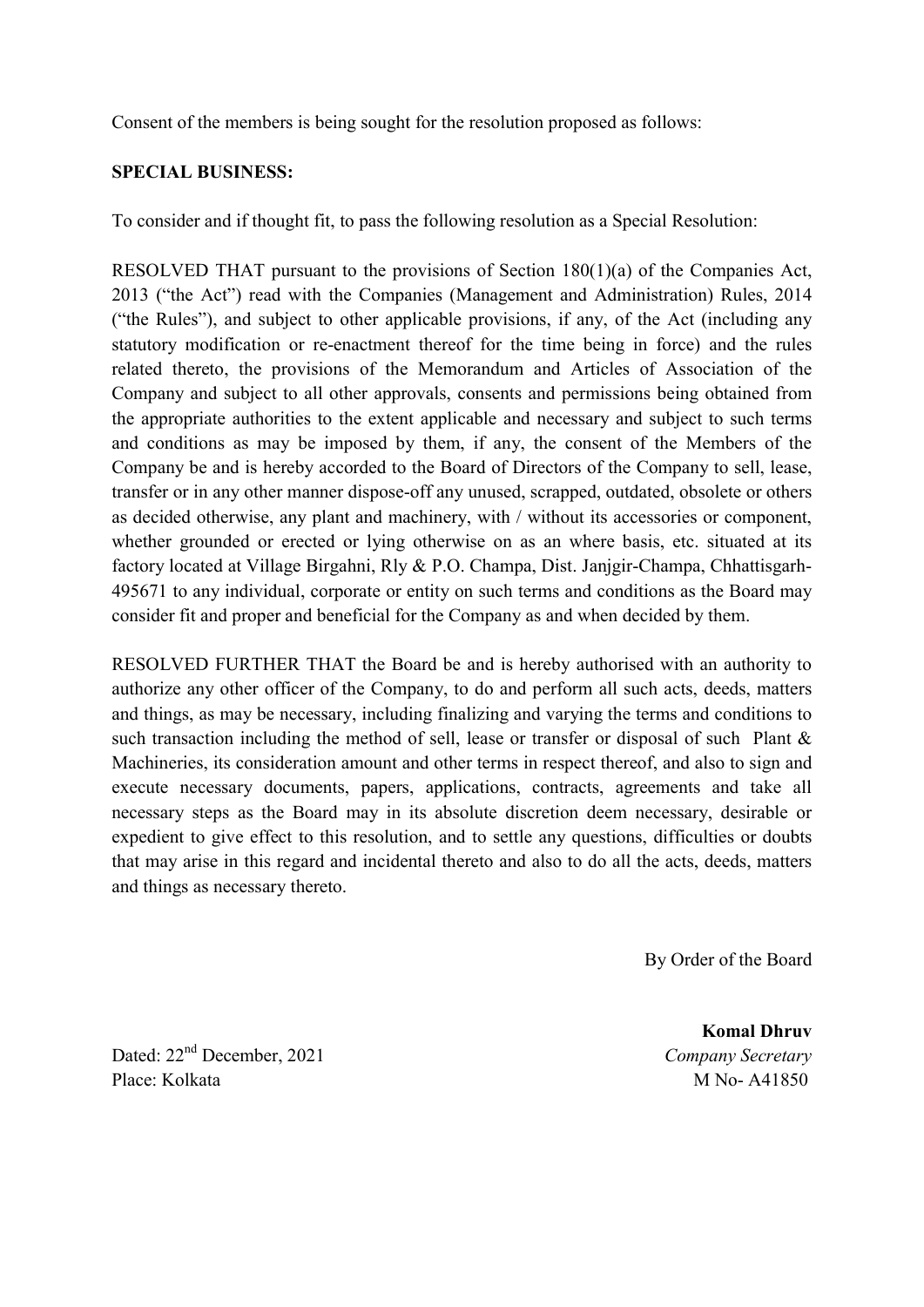#### Notes:

- 1. The explanatory statement pursuant to Section 102 of the Act stating all material facts and the reasons for the proposal is annexed herewith.
- 2. On account of threat posed by COVID-19 and in terms of the MCA Circulars, the Company will send Postal Ballot Notice in electronic form only i.e. email to those shareholders of the Company whose email ids are registered with the Company or RTA and hard copy of Postal Ballot Notice along with Postal Ballot Forms and pre-paid business envelope will not be sent to the shareholders for this Postal Ballot. Accordingly, the communication of the assent or dissent of the members would take place through the remote e-voting system only.
- 3. Members may also note that the Notice of Postal Ballot (only through e-voting) will also be available on the Company's website www.mbpl.in and on the website of the agency – www.evotingindia.com for download.
- 4. The Board of Directors of the Company has appointed Mr. Atul Kumar Labh, Practising Company Secretary (FCS 4848 / CP-3238) as the Scrutinizer for conducting the postal ballot (only through e-voting) process in a fair and transparent manner.
- 5. The Postal Ballot Notice (only through e-voting) is being sent to all the Members, whose names appear in the Register of Members/Statements of beneficial ownership maintained by the Depositories i.e., National Securities Depository Limited (NSDL) and Central Depository Services (India) Limited (CDSL) as on the close of working hours on Friday, 24<sup>th</sup> December, 2021 ("Cut-off date").
- 6. Members may note that pursuant to the provisions of Sections 108 and 110 of the Act read with Companies (Management and Administration) Rules, 2014, Regulation 44 of Listing Regulations and SS-2, the Company is pleased to provide the members with the facility to exercise their right to vote on the matter included in the postal ballot by electronic means only i.e. through remote e-voting services provided by Central Depository Services (India) Limited ("CDSL").
- 7. In compliance of the aforementioned MCA circulars, all the documents referred to in the Postal Ballot notice (only through e-voting) and the Explanatory Statement shall be made available for inspection by the members of the Company through electronic mode only.
- 8. Resolution passed by the Members through Postal Ballot shall be deemed to have been passed effectively at a General Meeting of the Members.
- 9. The Scrutinizer will submit his report to the Chairman/ Company Secretary of the Company. The result of the Postal Ballot will be announced by the Company Secretary of the Company and will be displayed on the Company's website www.mbpl.in on website of CDSL www.evotingindia.com and intimated to the Stock Exchanges where the securities of the Company are listed.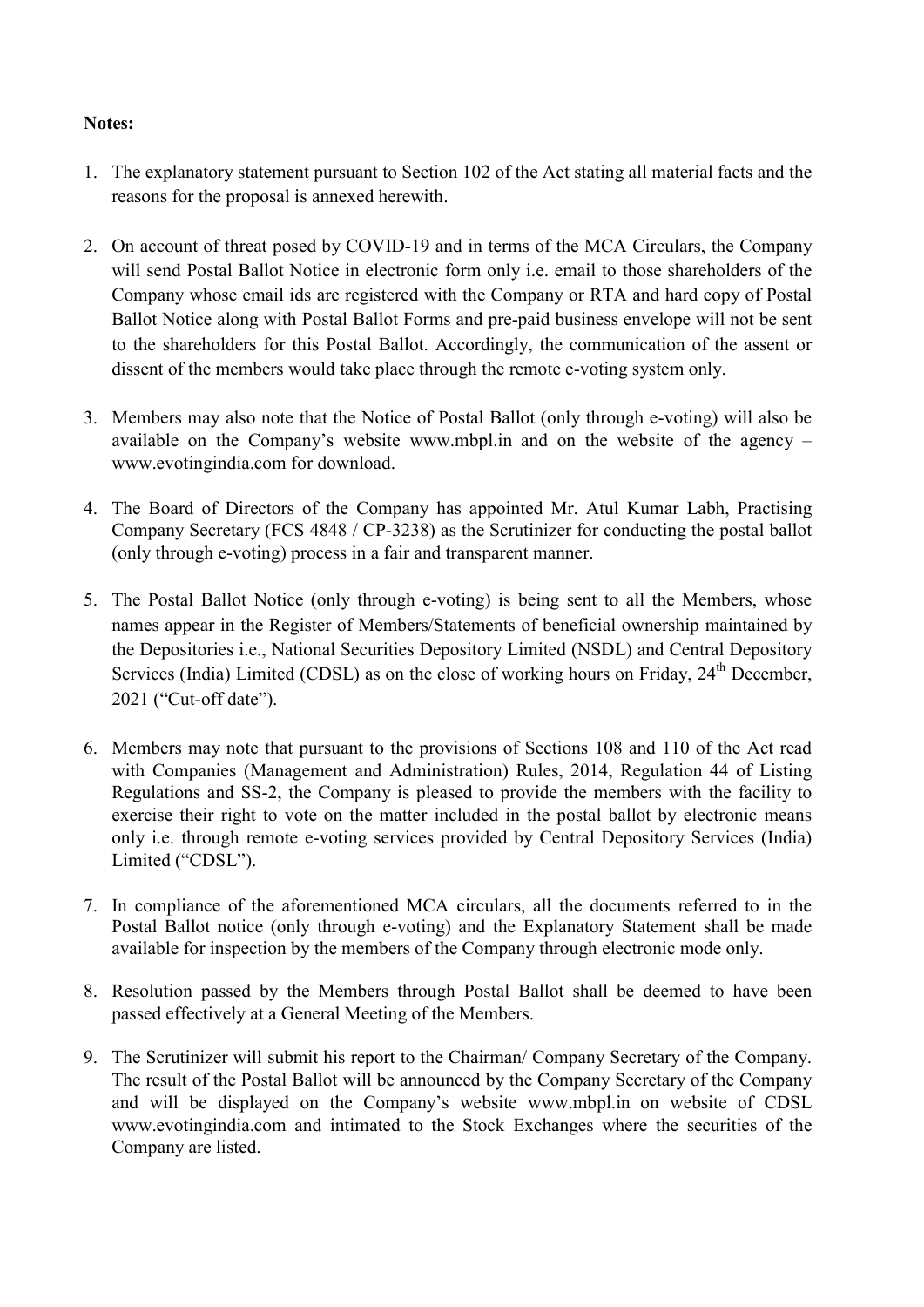#### The instructions for shareholders voting electronically are as under:

I. The voting period begins on 01.01.2022 at 10.00 A.M. and ends on 30.01.2022 at 5.00 P.M. During this period shareholders of the Company, holding shares either in physical form or in dematerialized form, as on the cut-off date of 24.12.2021 may cast their vote electronically. The e-voting module shall be disabled by CDSL for voting thereafter.

II. Pursuant to SEBI Circular No. SEBI/HO/CFD/CMD/CIR/P/2020/242 dated 09.12.2020, under Regulation 44 of Securities and Exchange Board of India (Listing Obligations and Disclosure Requirements) Regulations, 2015, listed entities are required to provide remote e-voting facility to its shareholders, in respect of all shareholders' resolutions. However, it has been observed that the participation by the public noninstitutional shareholders/ retail shareholders is at a negligible level.

Currently, there are multiple e-voting service providers (ESPs) providing e-voting facility to listed entities in India. This necessitates registration on various ESPs and maintenance of multiple user IDs and passwords by the shareholders.

In order to increase the efficiency of the voting process, pursuant to a public consultation, it has been decided to enable e-voting to all the demat account holders, by way of a single login credential, through their demat accounts/ websites of Depositories/ Depository Participants. Demat account holders would be able to cast their vote without having to register again with the ESPs, thereby, not only facilitating seamless authentication but also enhancing ease and convenience of participating in e-voting process.

III. In terms of SEBI circular no. SEBI/HO/CFD/CMD/CIR/P/2020/242 dated December 9, 2020 on e-Voting facility provided by Listed Companies, Individual shareholders holding securities in demat mode are allowed to vote through their demat account maintained with Depositories and Depository Participants. Shareholders are advised to update their mobile number and email id in their demat accounts in order to access e-Voting facility.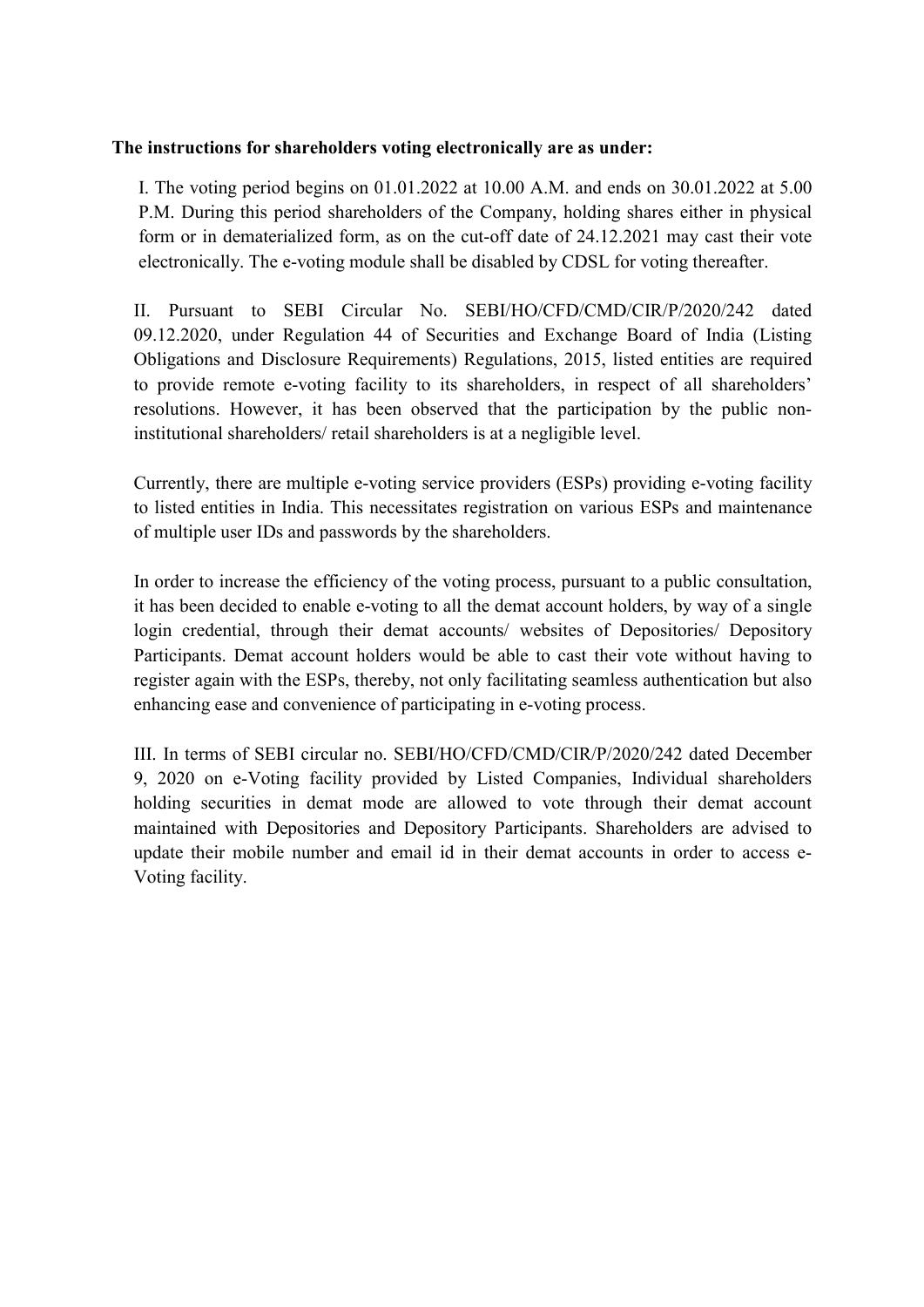Login method for e-Voting for Individual shareholders holding securities in Demat mode CDSL/ NSDL is given below:

| <b>Type</b>   | of   Login Method                                                            |
|---------------|------------------------------------------------------------------------------|
| shareholders  |                                                                              |
| Individual    | 1) Users who have opted for CDSL Easi / Easiest facility, can login          |
| Shareholders  | through their existing user id and password. Option will be made             |
| holding       | available to reach e-Voting page without any further authentication.         |
| securities in | URL<br>for<br>login<br>to Easi / Easiest<br>The<br>to<br>users<br>are        |
| Demat mode    | https://web.cdslindia.com/myeasi/home/login<br>visit<br>or                   |
| with CDSL     | www.cdslindia.com and click on Login icon and select New System              |
|               | Myeasi.                                                                      |
|               | After successful login the Easi / Easiest user will be able to see the<br>2) |
|               | e-Voting option for eligible companies where the evoting is in               |
|               | progress as per the information provided by company. On clicking             |
|               | the evoting option, the user will be able to see e-Voting page of the        |
|               | e-Voting service provider for casting your vote during the remote e-         |
|               | Voting period Additionally, there is also links provided to access the       |
|               | Service<br>of<br>all<br>e-Voting<br>Providers<br>system<br>i.e.              |
|               | CDSL/NSDL/KARVY/LINKINTIME, so that the user can visit the                   |
|               | e-Voting service providers' website directly.                                |
|               | If the user is not registered for Easi/Easiest, option to register is<br>3)  |
|               | available<br>at                                                              |
|               | https://web.cdslindia.com/myeasi/Registration/EasiRegistration               |
|               | Alternatively, the user can directly access e-Voting page by<br>4)           |
|               | providing Demat Account Number and PAN No. from a e-Voting                   |
|               | link available on www.cdslindia.com home page. The system will               |
|               | authenticate the user by sending OTP on registered Mobile & Email            |
|               | as recorded in the Demat Account. After successful authentication,           |
|               | user will be able to see the e-Voting option where the evoting is in         |
|               | progress and also able to directly access the system of all e-Voting         |
|               | Service Providers.                                                           |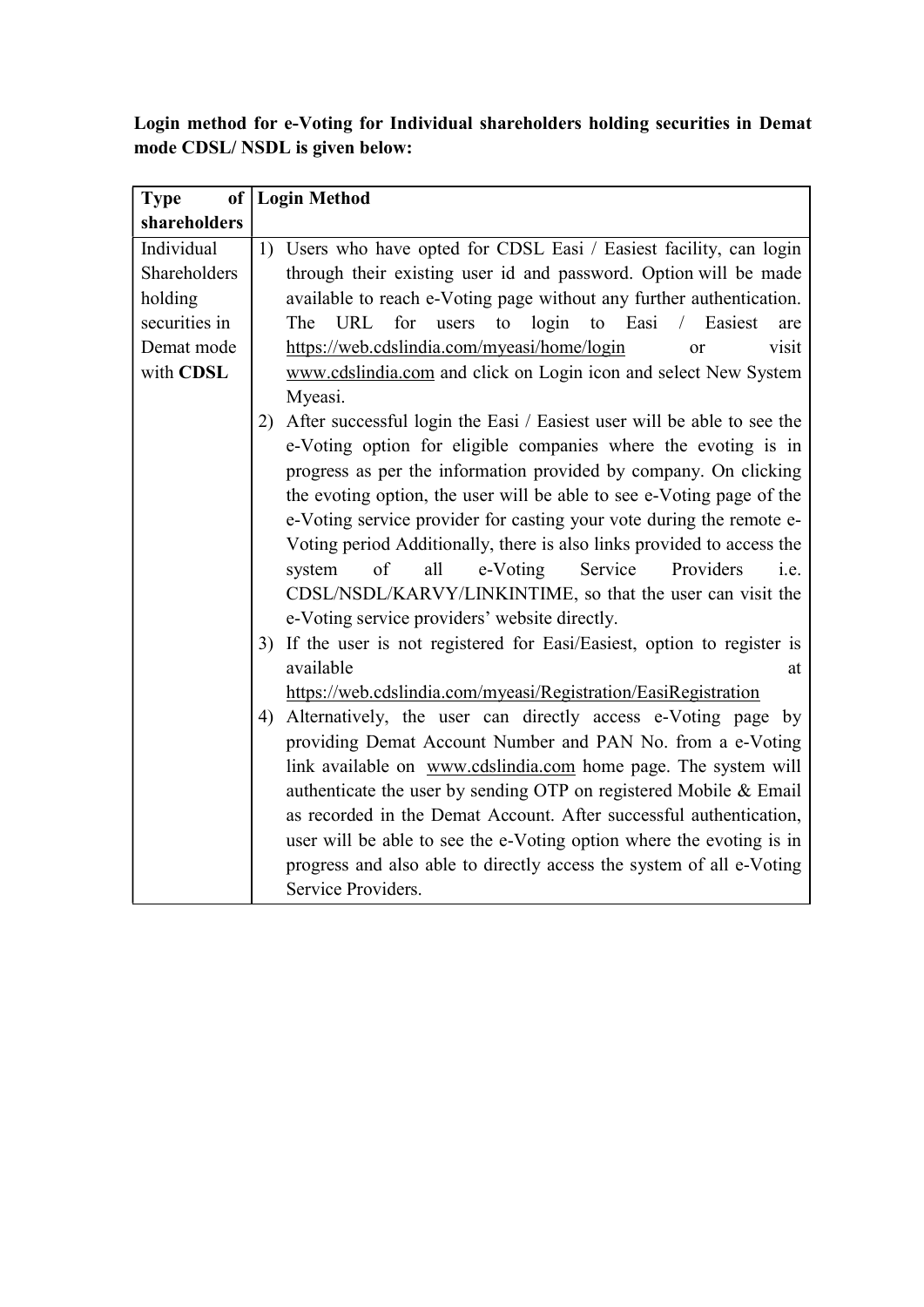| Individual          | 1) If you are already registered for NSDL IDeAS facility, please visit    |  |  |  |  |  |  |
|---------------------|---------------------------------------------------------------------------|--|--|--|--|--|--|
| Shareholders        | the e-Services website of NSDL. Open web browser by typing the            |  |  |  |  |  |  |
| holding             | following URL: https://eservices.nsdl.com either on a Personal            |  |  |  |  |  |  |
| securities in       | Computer or on a mobile. Once the home page of e-Services is              |  |  |  |  |  |  |
| demat mode          | launched, click on the "Beneficial Owner" icon under "Login"              |  |  |  |  |  |  |
| with <b>NSDL</b>    | which is available under 'IDeAS' section. A new screen will open.         |  |  |  |  |  |  |
|                     | You will have to enter your User ID and Password. After successful        |  |  |  |  |  |  |
|                     | authentication, you will be able to see e-Voting services. Click on       |  |  |  |  |  |  |
|                     | "Access to e-Voting" under e-Voting services and you will be able         |  |  |  |  |  |  |
|                     | to see e-Voting page. Click on company name or e-Voting service           |  |  |  |  |  |  |
|                     | provider name and you will be re-directed to e-Voting service             |  |  |  |  |  |  |
|                     | provider website for casting your vote during the remote e-Voting         |  |  |  |  |  |  |
|                     | period.                                                                   |  |  |  |  |  |  |
|                     | 2) If the user is not registered for IDeAS e-Services, option to register |  |  |  |  |  |  |
|                     | is available at https://eservices.nsdl.com. Select "Register Online       |  |  |  |  |  |  |
|                     | "Portal<br>click<br>for<br><b>IDeAS</b><br><sub>or</sub><br>at            |  |  |  |  |  |  |
|                     | https://eservices.nsdl.com/SecureWeb/IdeasDirectReg.jsp                   |  |  |  |  |  |  |
|                     | 3) Visit the e-Voting website of NSDL. Open web browser by typing         |  |  |  |  |  |  |
|                     | the following URL: https://www.evoting.nsdl.com/ either on a              |  |  |  |  |  |  |
|                     | Personal Computer or on a mobile. Once the home page of e-Voting          |  |  |  |  |  |  |
|                     | system is launched, click on the icon "Login" which is available          |  |  |  |  |  |  |
|                     | under 'Shareholder/Member' section. A new screen will open. You           |  |  |  |  |  |  |
|                     | will have to enter your User ID (i.e. your sixteen digit demat account    |  |  |  |  |  |  |
|                     | number hold with NSDL), Password/OTP and a Verification Code              |  |  |  |  |  |  |
|                     | as shown on the screen. After successful authentication, you will be      |  |  |  |  |  |  |
|                     | redirected to NSDL Depository site wherein you can see e-Voting           |  |  |  |  |  |  |
|                     | page. Click on company name or e-Voting service provider name             |  |  |  |  |  |  |
|                     | and you will be redirected to e-Voting service provider website for       |  |  |  |  |  |  |
|                     | casting your vote during the remote e-Voting period.                      |  |  |  |  |  |  |
| Individual          | You can also login using the login credentials of your demat account      |  |  |  |  |  |  |
| Shareholders        | through your Depository Participant registered with NSDL/CDSL for e-      |  |  |  |  |  |  |
| (holding)           | Voting facility. After Successful login, you will be able to see e-Voting |  |  |  |  |  |  |
| securities<br>in    | option. Once you click on e-Voting option, you will be redirected to      |  |  |  |  |  |  |
| demat mode)         | NSDL/CDSL Depository site after successful authentication, wherein        |  |  |  |  |  |  |
| login through       | you can see e-Voting feature. Click on company name or e-Voting           |  |  |  |  |  |  |
| their               | service provider name and you will be redirected to e-Voting service      |  |  |  |  |  |  |
| <b>Depository</b>   | provider website for casting your vote during the remote e-Voting         |  |  |  |  |  |  |
| <b>Participants</b> |                                                                           |  |  |  |  |  |  |
|                     |                                                                           |  |  |  |  |  |  |

Important note: Members who are unable to retrieve User ID/ Password are advised to use Forget User ID and Forget Password option available at abovementioned website.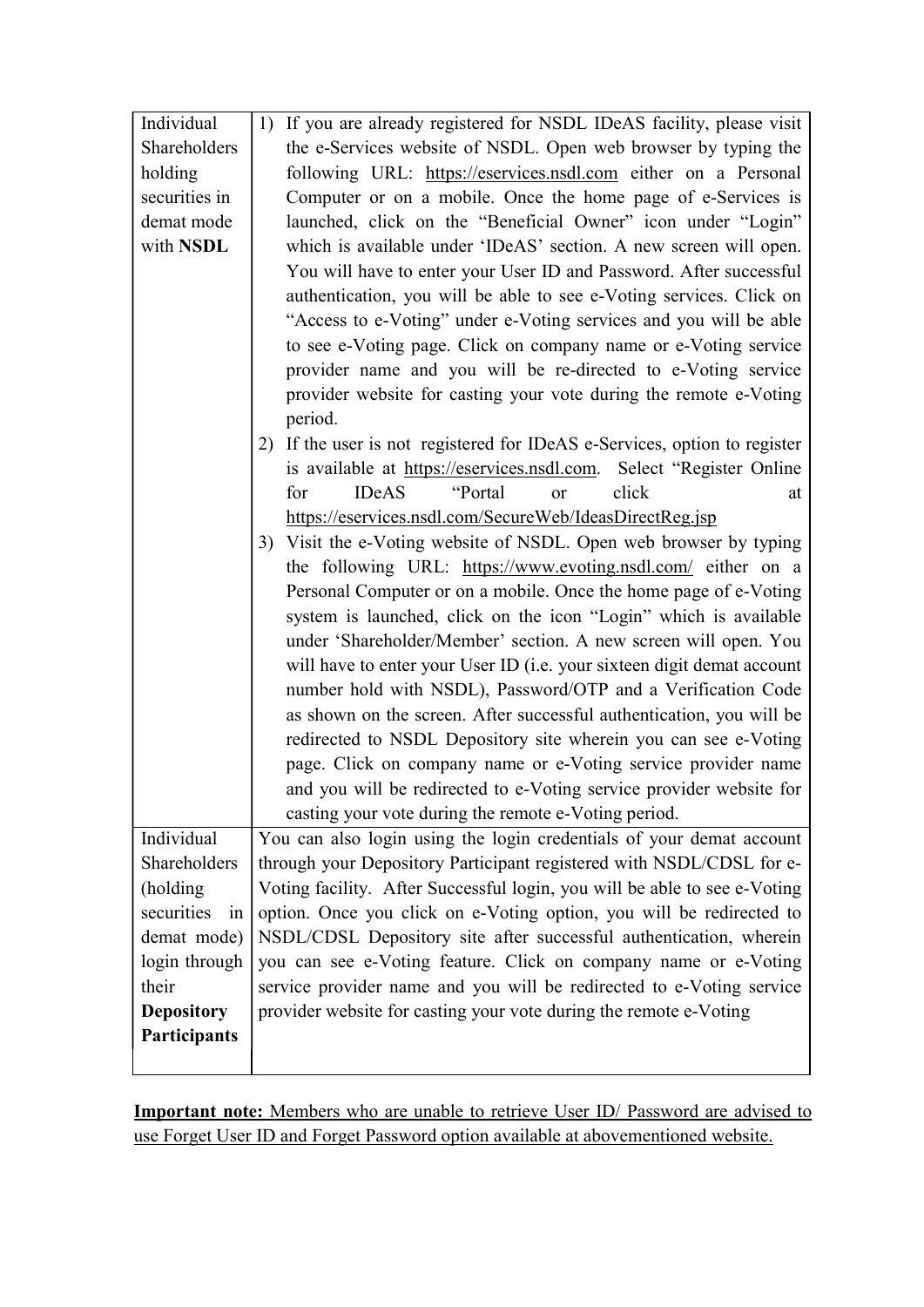Helpdesk for Individual Shareholders holding securities in demat mode for any technical issues related to login through Depository i.e. CDSL and NSDL

| Login type                                                                      | <b>Helpdesk details</b>                                                                                                                                                               |
|---------------------------------------------------------------------------------|---------------------------------------------------------------------------------------------------------------------------------------------------------------------------------------|
| Individual Shareholders holding<br>securities in Demat mode with                | Members facing any technical issue in login can                                                                                                                                       |
| <b>CDSL</b>                                                                     | contact CDSL helpdesk by sending a request at<br>helpdesk.evoting@cdslindia.comor contact at 022-<br>23058738 and 22-23058542-43.                                                     |
| Individual Shareholders holding<br>securities in Demat mode with<br><b>NSDL</b> | Members facing any technical issue in login can<br>contact NSDL helpdesk by sending a request at<br>evoting@nsdl.co.in or call at toll free no.: $1800$<br>1020 990 and 1800 22 44 30 |

### V. Login method for e-Voting for physical shareholders and shareholders other than individual shareholders holding in Demat form:

- 1) The shareholders should log on to the e-voting website www.evotingindia.com.
- 2) Click on "Shareholders" module.
- 3) Now enter your User ID
	- a. For CDSL: 16 digits beneficiary ID,
	- b. For NSDL: 8 Character DP ID followed by 8 Digits Client ID,
	- c. Shareholders holding shares in Physical Form should enter Folio Number registered with the Company.
- 4) Next enter the Image Verification as displayed and Click on Login.
- 5) If you are holding shares in demat form and had logged on to www.evotingindia.com and voted on an earlier e-voting of any company, then your existing password is to be used.

|     | For Physical Shareholders other than individual shareholders     |  |  |  |  |  |
|-----|------------------------------------------------------------------|--|--|--|--|--|
|     | holding shares in Demat                                          |  |  |  |  |  |
| PAN | Enter your 10 digit alpha-numeric *PAN issued by Income Tax      |  |  |  |  |  |
|     | Department (Applicable for both demat shareholders as well as    |  |  |  |  |  |
|     | physical shareholders)                                           |  |  |  |  |  |
|     | Shareholders who have not updated their PAN with the             |  |  |  |  |  |
|     | Company/Depository Participant are requested to use the sequence |  |  |  |  |  |
|     | number sent by Company/RTA or contact Company/RTA.               |  |  |  |  |  |

6) If you are a first-time user follow the steps given below: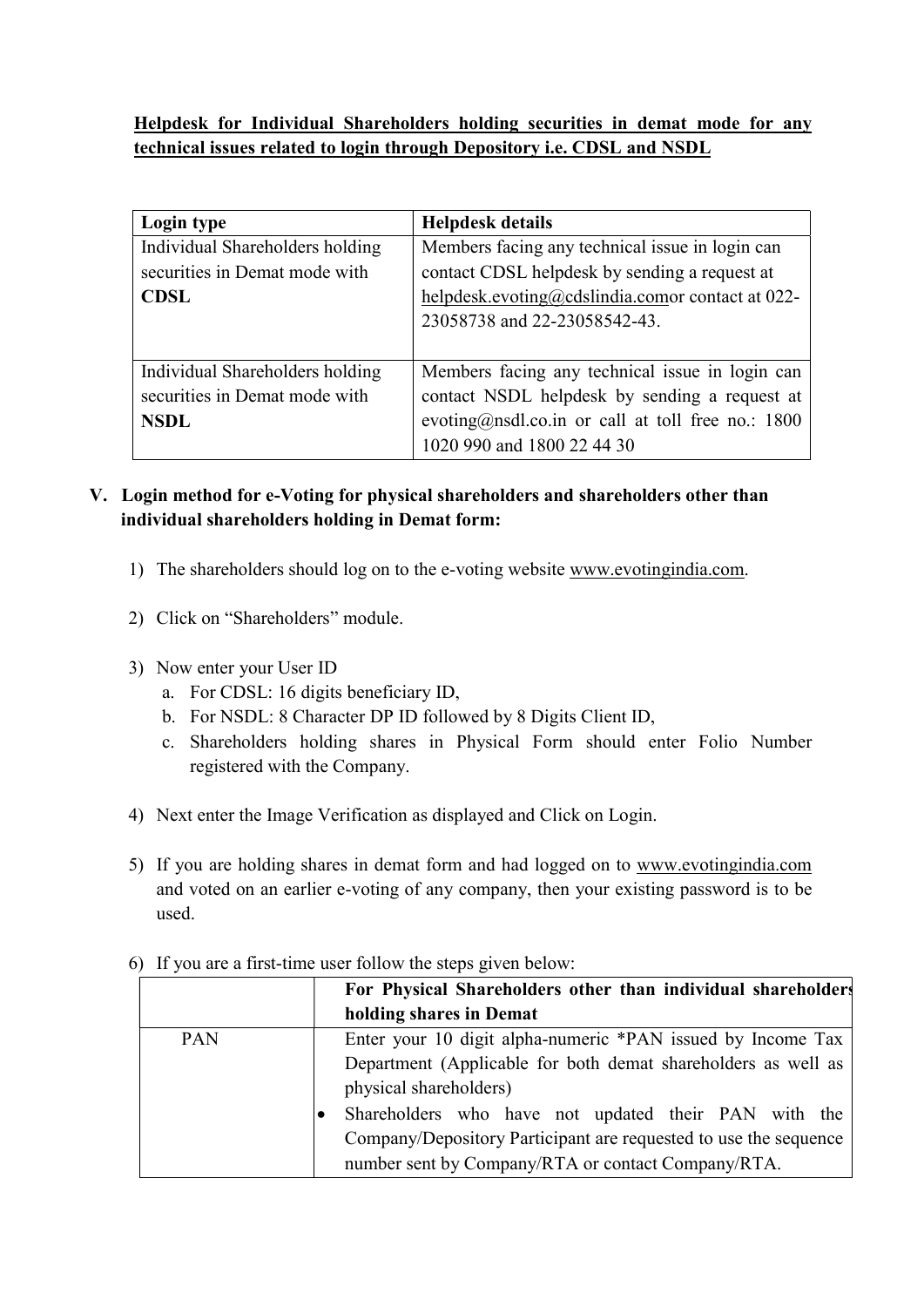| Dividend                | Bank | Enter the Dividend Bank Details or Date of Birth (in dd/mm/yyyy |
|-------------------------|------|-----------------------------------------------------------------|
| Details                 |      | format) as recorded in your demat account or in the company     |
| <b>OR</b> Date of Birth |      | records in order to login.                                      |
| (DOB)                   |      | If both the details are not recorded with the depository or     |
|                         |      | company, please enter the member id $\ell$ folio number in the  |
|                         |      | Dividend Bank details field.                                    |
|                         |      |                                                                 |

- 7) After entering these details appropriately, click on "SUBMIT" tab.
- 8) Shareholders holding shares in physical form will then directly reach the Company selection screen. However, shareholders holding shares in demat form will now reach 'Password Creation' menu wherein they are required to mandatorily enter their login password in the new password field. Kindly note that this password is to be also used by the demat holders for voting for resolutions of any other company on which they are eligible to vote, provided that company opts for e-voting through CDSL platform. It is strongly recommended not to share your password with any other person and take utmost care to keep your password confidential.
- 9) For shareholders holding shares in physical form, the details can be used only for evoting on the resolutions contained in this Notice.
- 10) Click on the EVSN for the relevant <MADHYA BHARAT PAPERS LIMITED> on which you choose to vote.
- 11) On the voting page, you will see "RESOLUTION DESCRIPTION" and against the same the option "YES/NO" for voting. Select the option YES or NO as desired. The option YES implies that you assent to the Resolution and option NO implies that you dissent to the Resolution.
- 12) Click on the "RESOLUTIONS FILE LINK" if you wish to view the entire Resolution details.
- 13) After selecting the resolution, you have decided to vote on, click on "SUBMIT". A confirmation box will be displayed. If you wish to confirm your vote, click on "OK", else to change your vote, click on "CANCEL" and accordingly modify your vote.
- 14) Once you "CONFIRM" your vote on the resolution, you will not be allowed to modify your vote.
- 15) You can also take a print of the votes cast by clicking on "Click here to print" option on the Voting page.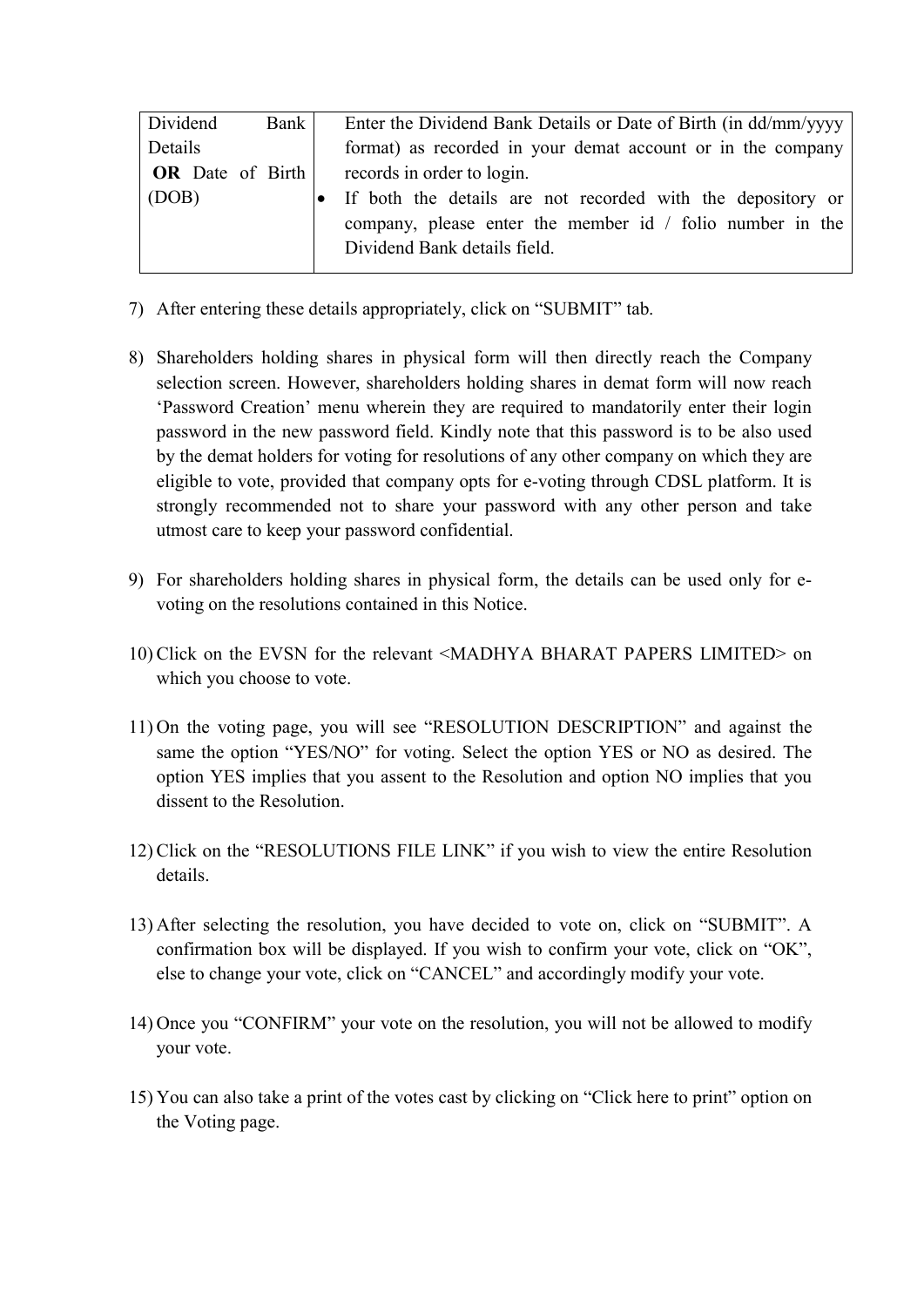16) If a demat account holder has forgotten the login password then Enter the User ID and the image verification code and click on Forgot Password & enter the details as prompted by the system.

### Additional Facility for Non – Individual Shareholders and Custodians –Remote Voting:

- Non-Individual shareholders (i.e. other than Individuals, HUF, NRI etc.) and Custodians are required to log on to www.evotingindia.com and register themselves in the "Corporates" module.
- A scanned copy of the Registration Form bearing the stamp and sign of the entity should be emailed to helpdesk.evoting@cdslindia.com.
- After receiving the login details a Compliance User should be created using the admin login and password. The Compliance User would be able to link the account(s) for which they wish to vote on.
- The list of accounts linked in the login should be mailed to helpdesk.evoting@cdslindia.com and on approval of the accounts they would be able to cast their vote.
- A scanned copy of the Board Resolution and Power of Attorney (POA) which they have issued in favour of the Custodian, if any, should be uploaded in PDF format in the system for the scrutinizer to verify the same.
- Alternatively Non Individual shareholders are required to send the relevant Board Resolution/ Authority letter etc. together with attested specimen signature of the duly authorized signatory who are authorized to vote, to the Scrutinizer and to the Company at the email address viz; info@mbpl.in (designated email address by company), if they have voted from individual tab & not uploaded same in the CDSL e-voting system for the scrutinizer to verify the same.

# Process for those shareholders whose email/ mobile no. are not registered with the Company/ Depositories

1. For Physical shareholders- please provide necessary details like Folio No., Name of shareholder, scanned copy of the share certificate (front and back), PAN (self attested scanned copy of PAN card), AADHAR (self attested scanned copy of Aadhar Card) by email to Company/RTA email id.

2. For Demat shareholders - Please update your email id & mobile no. with your respective Depository Participant (DP)

3. For Individual Demat shareholders – Please update your email id  $&$  mobile no. with your respective Depository Participant (DP) which is mandatory while e-Voting.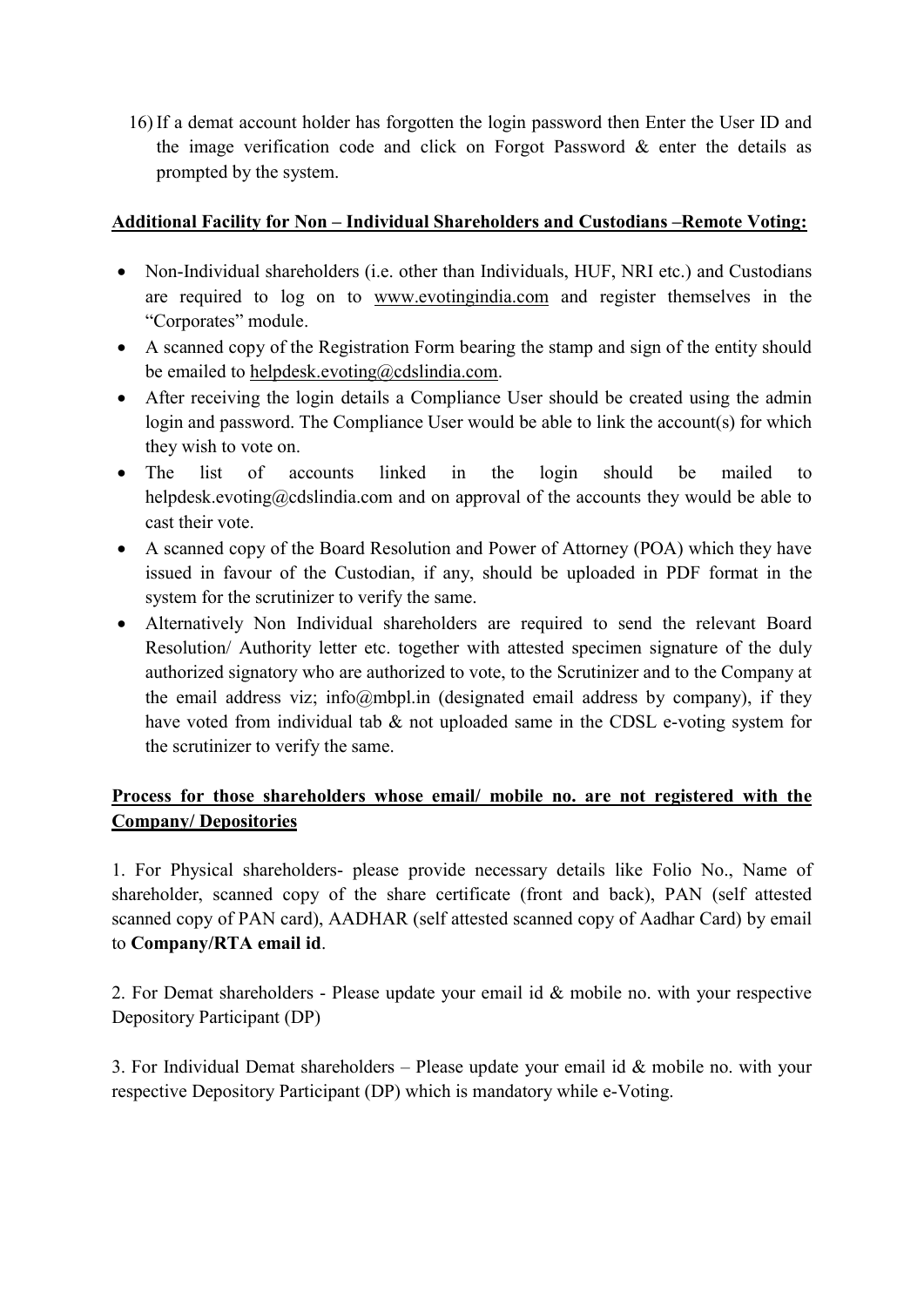If you have any queries or issues regarding e-Voting from the CDSL e-Voting System, you can write an email to helpdesk.evoting@cdslindia.com or contact at 022- 23058738 and 022- 23058542/43.

All grievances connected with the facility for voting by electronic means may be addressed to Mr. Rakesh Dalvi, Sr. Manager, (CDSL, ) Central Depository Services (India) Limited, A Wing, 25th Floor, Marathon Futurex, Mafatlal Mill Compounds, N M Joshi Marg, Lower Parel (East), Mumbai - 400013 or send an email to helpdesk.evoting@cdslindia.com or call on 022-23058542/43.